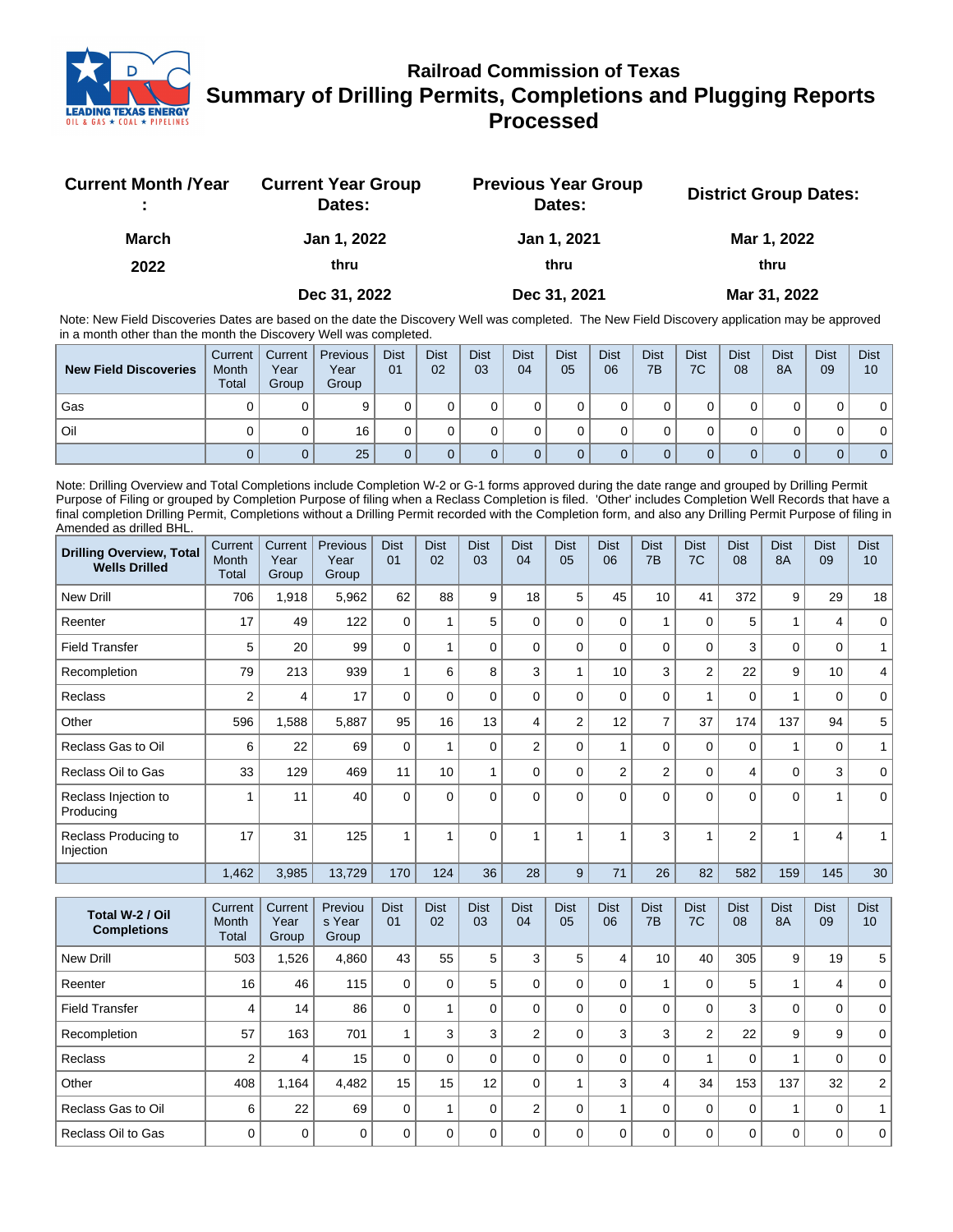| Total W-2 / Oil<br><b>Completions</b> | Current<br><b>Month</b><br>Total | Current<br>Year<br>Group | Previou<br>s Year<br>Group | <b>Dist</b><br>01 | <b>Dist</b><br>02 | <b>Dist</b><br>03 | <b>Dist</b><br>04 | <b>Dist</b><br>05 | <b>Dist</b><br>06 | <b>Dist</b><br>7B | <b>Dist</b><br>7C | <b>Dist</b><br>08 | <b>Dist</b><br><b>8A</b> | <b>Dist</b><br>09 | <b>Dist</b><br>10 |
|---------------------------------------|----------------------------------|--------------------------|----------------------------|-------------------|-------------------|-------------------|-------------------|-------------------|-------------------|-------------------|-------------------|-------------------|--------------------------|-------------------|-------------------|
| Reclass Injection to<br>Producing     |                                  | 11                       | 38                         |                   |                   |                   |                   |                   |                   |                   |                   | 0                 | 0                        |                   | $\mathbf 0$       |
| Reclass Producing to<br>Injection     | 14                               | 26                       | 119                        |                   |                   |                   |                   |                   |                   |                   |                   | $\sim$<br>ے       |                          | 4                 | $\mathbf 0$       |
|                                       | 1,011                            | 2.976                    | 10,485                     | 60                | 75                | 25                | 8                 |                   | 12                | 20                | 78                | 490               | 159                      | 69                | 8                 |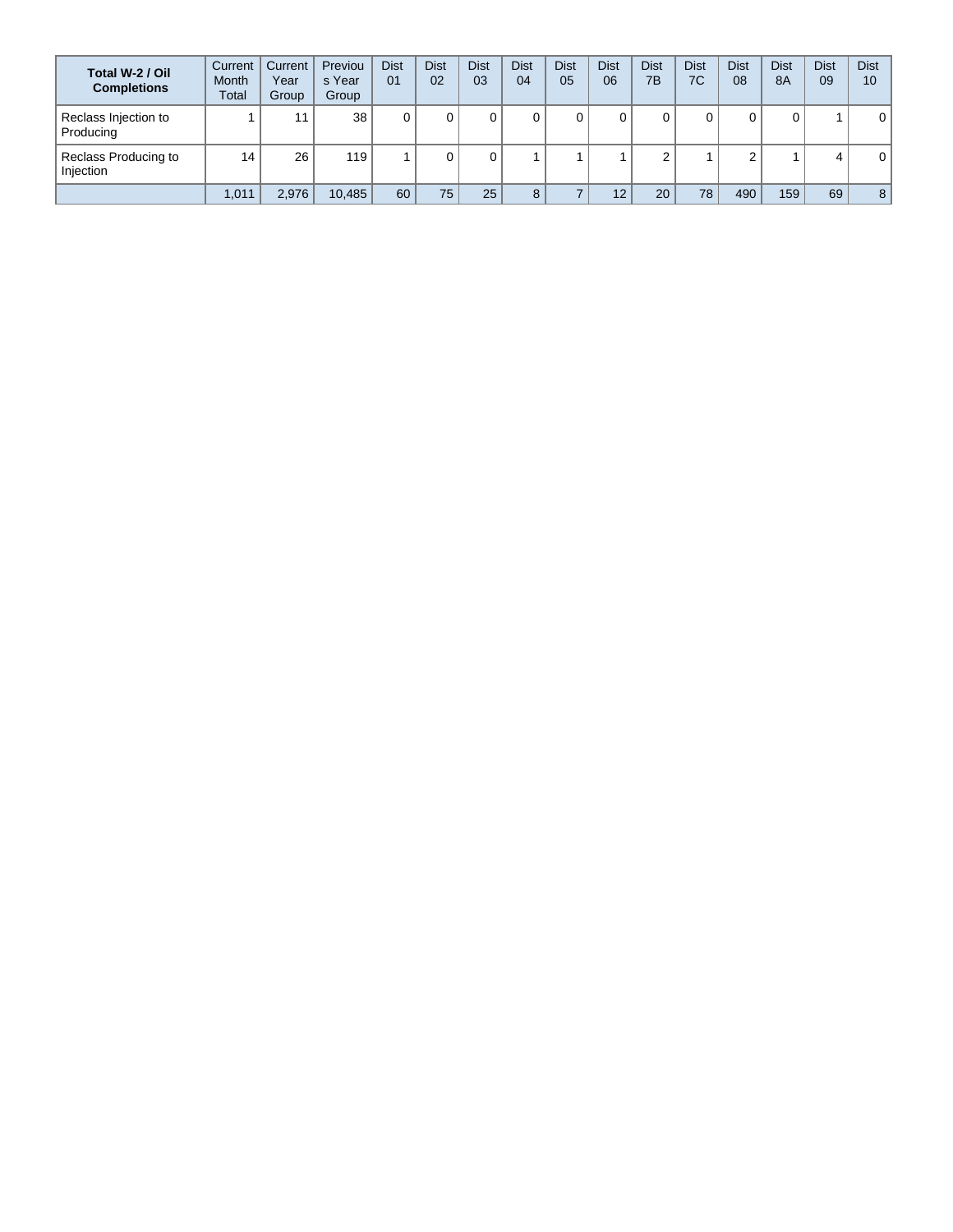| Total G-1 / Gas<br><b>Completion</b> | Current<br>Month<br>Total | Current<br>Year<br>Group | Previou<br>s Year<br>Group | <b>Dist</b><br>01 | <b>Dist</b><br>02 | <b>Dist</b><br>03 | <b>Dist</b><br>04 | <b>Dist</b><br>05 | <b>Dist</b><br>06 | <b>Dist</b><br>7B | <b>Dist</b><br>7C | <b>Dist</b><br>08 | <b>Dist</b><br><b>8A</b> | <b>Dist</b><br>09 | <b>Dist</b><br>10 <sup>1</sup> |
|--------------------------------------|---------------------------|--------------------------|----------------------------|-------------------|-------------------|-------------------|-------------------|-------------------|-------------------|-------------------|-------------------|-------------------|--------------------------|-------------------|--------------------------------|
| <b>New Drill</b>                     | 203                       | 392                      | 1,102                      | 19                | 33                | 4                 | 15                | $\Omega$          | 41                | $\Omega$          | 1                 | 67                | 0                        | 10                | 13                             |
| Reenter                              |                           | 3                        | $\overline{ }$             | $\Omega$          |                   | $\Omega$          | 0                 | 0                 | $\Omega$          | $\Omega$          | $\Omega$          | $\mathbf{0}$      | $\Omega$                 | $\mathbf 0$       | $\mathbf 0$                    |
| <b>Field Transfer</b>                |                           | 6                        | 13                         | $\Omega$          | 0                 | $\Omega$          | 0                 | $\Omega$          | $\Omega$          | $\Omega$          | $\mathbf 0$       | 0                 | $\Omega$                 | 0                 | 1                              |
| Recompletion                         | 22                        | 50                       | 238                        | $\Omega$          | 3                 | 5                 |                   |                   | 7                 | $\Omega$          | $\Omega$          | $\Omega$          | $\Omega$                 | $\overline{1}$    | 4 <sup>1</sup>                 |
| <b>Reclass</b>                       | $\Omega$                  | 0                        | $\overline{2}$             | $\mathbf{0}$      | 0                 | $\Omega$          | 0                 | 0                 | $\Omega$          | $\Omega$          | $\Omega$          | $\mathbf{0}$      | $\Omega$                 | 0                 | $\mathbf 0$                    |
| Other                                | 188                       | 424                      | 1,405                      | 80                | $\overline{A}$    |                   | 4                 |                   | 9                 | 3                 | 3                 | 21                | $\mathbf 0$              | 62                | 3                              |
| Reclass Gas to Oil                   | 0                         | 0                        | $\Omega$                   | $\Omega$          | $\Omega$          | $\Omega$          | 0                 | $\Omega$          | $\Omega$          | $\Omega$          | $\Omega$          | 0                 | $\Omega$                 | 0                 | $\mathbf{0}$                   |
| Reclass Oil to Gas                   | 33                        | 129                      | 469                        | 11                | 10                |                   | 0                 | $\Omega$          | $\overline{2}$    | $\overline{2}$    | 0                 | 4                 | $\mathbf 0$              | 3                 | $\mathbf 0$                    |
| Reclass Injection to<br>Producing    | $\Omega$                  | $\Omega$                 | $\overline{2}$             | $\Omega$          | $\Omega$          | $\Omega$          | $\Omega$          | $\Omega$          | $\Omega$          | $\Omega$          | $\Omega$          | $\mathbf{0}$      | $\Omega$                 | $\Omega$          | $\mathbf{0}$                   |
| Reclass Producing to<br>Injection    | 3                         | 5                        | 6                          | $\mathbf{0}$      |                   | $\Omega$          | $\Omega$          | $\Omega$          | $\Omega$          |                   | $\Omega$          | $\Omega$          | $\Omega$                 | $\Omega$          | $\mathbf{1}$                   |
|                                      | 451                       | 1,009                    | 3,244                      | 110               | 49                | 11                | 20                | $\overline{2}$    | 59                | 6                 | 4                 | 92                | $\Omega$                 | 76                | 22                             |

Note: Total Underground Injection Control Completions include W-2 and G-1 Completions approved during the date range where the Completion Well Type is in Active UIC or Shut-in UIC.

| <b>Total Underground</b><br><b>Injection Control</b><br><b>Completions</b> | Current<br>Month<br>Total | Current<br>Year<br>Group | Previou<br>s Year<br>Group | <b>Dist</b><br>0 <sub>1</sub> | <b>Dist</b><br>02 | <b>Dist</b><br>03 | <b>Dist</b><br>04 | <b>Dist</b><br>05 | Dist<br>06 | <b>Dist</b><br>7B | <b>Dist</b><br>7C | <b>Dist</b><br>08 | <b>Dist</b><br><b>8A</b> | <b>Dist</b><br>09 | <b>Dist</b><br>10 |
|----------------------------------------------------------------------------|---------------------------|--------------------------|----------------------------|-------------------------------|-------------------|-------------------|-------------------|-------------------|------------|-------------------|-------------------|-------------------|--------------------------|-------------------|-------------------|
| $Oil / W-2$                                                                | 250                       | 679                      | 1.891                      |                               |                   |                   |                   |                   |            |                   | 3                 | 59                | 131                      | 27                |                   |
| Gas / G-1                                                                  | 23                        | 48                       |                            |                               |                   |                   |                   |                   |            |                   |                   | 5                 | 0                        | 8                 |                   |
|                                                                            | 273                       | 727                      | .968                       |                               |                   | 11                |                   |                   | 5          |                   | $\mathbf{a}$<br>J | 64                | 131                      | 35                | $\overline{2}$    |

Note: Total Wellbore Profile Completions includes W-2 and G-1 Completions approved during the date range grouped by the Wellbore Profile from the Completion form.

| Total W-2 / Oil<br><b>Wellbore Profile</b><br><b>Completions</b> | Current<br>Month<br>Total | Current<br>Year<br>Group | Previou<br>s Year<br>Group | <b>Dist</b><br>01 | <b>Dist</b><br>02 | <b>Dist</b><br>03 | <b>Dist</b><br>04 | <b>Dist</b><br>05 | <b>Dist</b><br>06 | <b>Dist</b><br>7B | <b>Dist</b><br>7C | <b>Dist</b><br>08 | <b>Dist</b><br><b>8A</b> | <b>Dist</b><br>09 | <b>Dist</b><br>10 |
|------------------------------------------------------------------|---------------------------|--------------------------|----------------------------|-------------------|-------------------|-------------------|-------------------|-------------------|-------------------|-------------------|-------------------|-------------------|--------------------------|-------------------|-------------------|
| Horizontal                                                       | 542                       | .652                     | 6.250                      | 57                | 63                | 0                 | 0                 | 5                 | 3                 | ⌒                 | 61                | 340               | 6                        | 2                 | 3                 |
| Vertical                                                         | 301                       | 861                      | 3.058                      |                   | 9                 | 15                | 8                 |                   | 9                 | 17                | 17                | 120               | 49                       | 50                | 5                 |
| Directional                                                      | 18                        | 49                       | 215                        | 0                 | 3                 |                   | 0                 |                   |                   | 0                 | 0                 | 6                 | 3                        |                   | $\mathbf{0}$      |
| Sidetrack                                                        | 0                         |                          | 25                         |                   | 0                 | 0                 | 0                 |                   |                   | 0                 | 0                 | 0                 | $\Omega$                 | 0                 | $\mathbf{0}$      |
| Unknown                                                          | 150                       | 413                      | 937                        | ◠                 |                   | 6                 | 0                 |                   |                   |                   | 0                 | 24                | 101                      | 16                | $\mathbf{0}$      |
|                                                                  | 1,011                     | 2,976                    | 10,485                     | 60                | 75                | 25                | 8                 |                   | 12                | 20                | 78                | 490               | 159                      | 69                | 8                 |

| Total G-1 / Gas<br><b>Wellbore Profile</b><br><b>Completions</b> | Current<br>Month<br>Total | Current<br>Year<br>Group | Previou<br>s Year<br>Group | <b>Dist</b><br>01 | <b>Dist</b><br>02 | <b>Dist</b><br>03 | <b>Dist</b><br>04 | <b>Dist</b><br>05 | <b>Dist</b><br>06 | <b>Dist</b><br>7B | <b>Dist</b><br>7C | <b>Dist</b><br>08 | <b>Dist</b><br><b>8A</b> | <b>Dist</b><br>09 | <b>Dist</b><br>10 |
|------------------------------------------------------------------|---------------------------|--------------------------|----------------------------|-------------------|-------------------|-------------------|-------------------|-------------------|-------------------|-------------------|-------------------|-------------------|--------------------------|-------------------|-------------------|
| Horizontal                                                       | 341                       | 774                      | 2,470                      | 110               | 41                | 3                 | 5                 |                   | 49                | 0                 | 0                 | 84                | 0                        | 46                | 2 <sup>1</sup>    |
| Vertical                                                         | 82                        | 181                      | 645                        | 0                 |                   | 3                 | 9                 |                   | 9                 | 5                 | 3                 | $\overline{ }$    | 0                        | 19                | 19                |
| Directional                                                      | 15                        | 27                       | 85                         | $\Omega$          |                   | 5                 | 5                 |                   |                   | 0                 | 0                 | 0                 | 0                        | 3                 | 0 <sup>1</sup>    |
| Sidetrack                                                        |                           | 0                        | 4                          | 0                 |                   | $\Omega$          |                   |                   |                   | 0                 | 0                 | $\Omega$          | 0                        | 0                 | 0 <sup>1</sup>    |
| <b>Unknown</b>                                                   | 13                        | 27                       | 40                         | 0                 |                   | 0                 |                   |                   |                   |                   |                   |                   | 0                        | 8                 |                   |
|                                                                  | 451                       | 1,009                    | 3,244                      | 110               | 49                | 11                | 20                | $\Omega$          | 59                | 6                 | 4                 | 92                | $\overline{0}$           | 76                | 22                |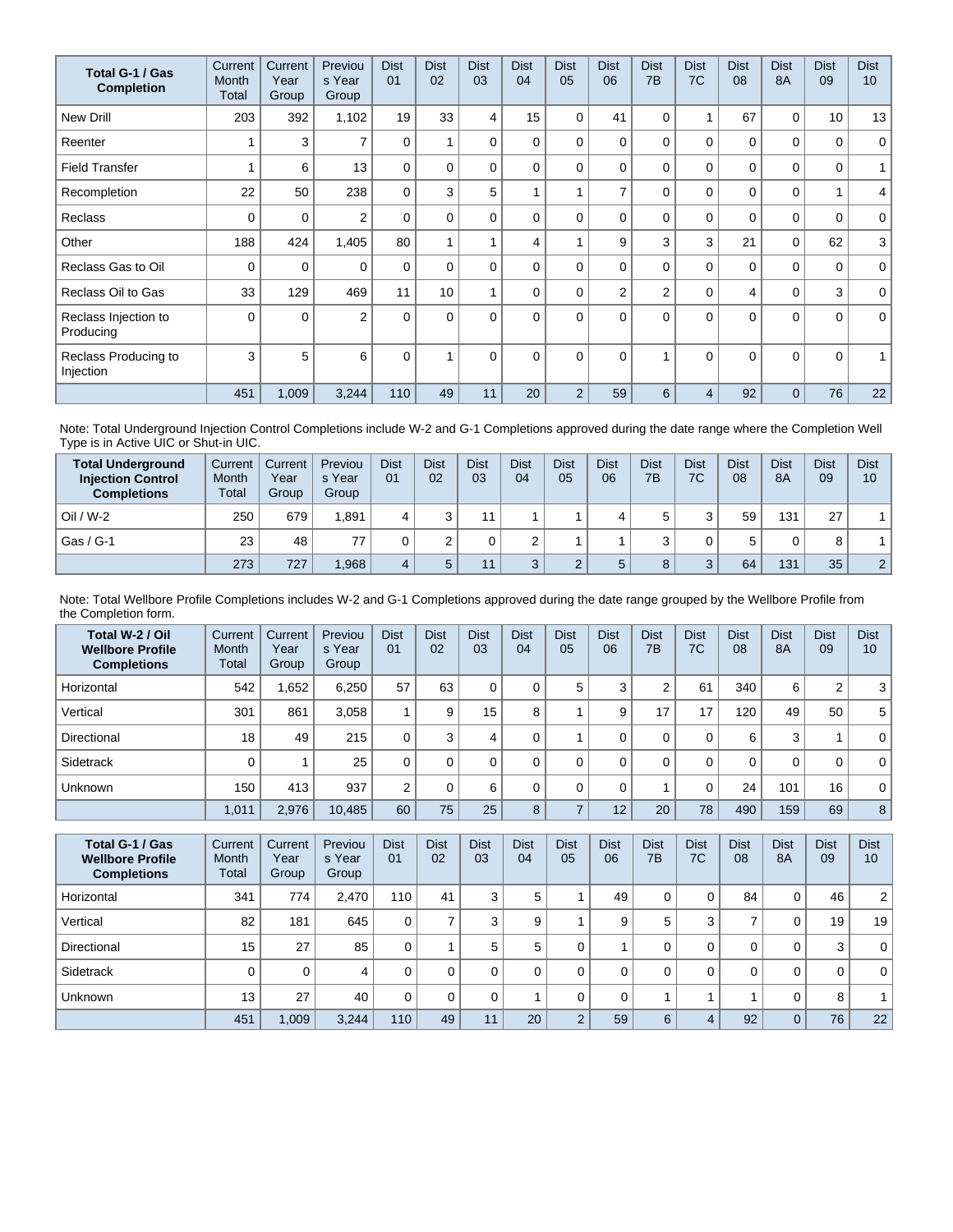Note: Dry Holes Drilled and Plugged is based on the W-3 Keyed Date and includes any W-3 Record where there is an associated Drilling Permit that is completed as a Dry Hole.

| Dry Holes Drilled and<br>Plugged | Current<br>Month<br>Total | Current<br>Year<br>Group | Previou<br>s Year<br>Group | <b>Dist</b><br>01 | <b>Dist</b><br>02 | <b>Dist</b><br>03 | <b>Dist</b><br>04 | <b>Dist</b><br>05 | <b>Dist</b><br>06 | <b>Dist</b><br>7B | <b>Dist</b><br>7C | <b>Dist</b><br>08 | <b>Dist</b><br>8A | <b>Dist</b><br>09 | <b>Dist</b><br>10 |
|----------------------------------|---------------------------|--------------------------|----------------------------|-------------------|-------------------|-------------------|-------------------|-------------------|-------------------|-------------------|-------------------|-------------------|-------------------|-------------------|-------------------|
| New Drill                        | 24                        | 55                       | 182                        |                   |                   |                   |                   |                   |                   | b                 |                   | ົ                 |                   |                   | 2                 |
| Reenter                          |                           |                          | 12                         |                   |                   |                   |                   |                   |                   |                   |                   |                   |                   | 0                 | $\mathbf 0$       |
| Recompletion                     |                           |                          |                            |                   |                   |                   |                   |                   |                   |                   |                   |                   |                   |                   | 0                 |
|                                  | 24                        | 56                       | 195                        |                   |                   |                   |                   |                   |                   | 5                 |                   | $\Omega$          |                   |                   | 2                 |

## Note: Holes Plugged is based on the W-3 Keyed Date of the well plugged.

| <b>Holes Plugged</b>       | Current<br>Month<br>Total | Current<br>Year<br>Group | Previou<br>s Year<br>Group | <b>Dist</b><br>01 | <b>Dist</b><br>02 | <b>Dist</b><br>03 | <b>Dist</b><br>04 | <b>Dist</b><br>05 | <b>Dist</b><br>06 | <b>Dist</b><br>7B | <b>Dist</b><br>7C | <b>Dist</b><br>08 | <b>Dist</b><br><b>8A</b> | <b>Dist</b><br>09 | <b>Dist</b><br>10 |
|----------------------------|---------------------------|--------------------------|----------------------------|-------------------|-------------------|-------------------|-------------------|-------------------|-------------------|-------------------|-------------------|-------------------|--------------------------|-------------------|-------------------|
| <b>Total Holes Plugged</b> | 944                       | 2.495                    | 7.092.                     | 41                | 31                | 48                | 24                | 18                | 25                | 70 <sub>1</sub>   | 76                | 362               | 80                       | 136               | 33                |
|                            | 944                       | 2,495                    | 7,092                      | 41                | 31                | 48                | 24                | 18                | 25                | 70                | 76                | 362               | 80                       | 136               | 33                |

Note: Original Drilling Permits includes total W-1 Drilling Permits approved during the date range and grouped by Drilling Permit Purpose of filing. Original Drilling Permits does not include Amended permit applications.

| <b>Total Original Drilling</b><br><b>Permits</b> | Current<br>Month<br>Total | Current<br>Year<br>Group | Previou<br>s Year<br>Group | <b>Dist</b><br>01 | <b>Dist</b><br>02 | <b>Dist</b><br>03 | <b>Dist</b><br>04 | <b>Dist</b><br>05 | <b>Dist</b><br>06 | <b>Dist</b><br>7B | <b>Dist</b><br>7C | <b>Dist</b><br>08 | <b>Dist</b><br><b>8A</b> | <b>Dist</b><br>09 | <b>Dist</b><br>10 |
|--------------------------------------------------|---------------------------|--------------------------|----------------------------|-------------------|-------------------|-------------------|-------------------|-------------------|-------------------|-------------------|-------------------|-------------------|--------------------------|-------------------|-------------------|
| New Drill                                        | 1,035                     | 2,575                    | 7.637                      | 125               | 67                | 24                | 9                 | 5                 | 38                | 36                | 54                | 557               | 41                       | 59                | 20 <sup>1</sup>   |
| Reenter                                          |                           | 26                       | 85                         |                   | 0                 | $\Omega$          |                   |                   |                   | 3                 | 0                 |                   | 0                        | 0                 | $\overline{0}$    |
| <b>Field Transfer</b>                            | 20                        | 37                       | 38                         |                   | 5                 | 0                 |                   |                   | $\Omega$          | 0                 | 0                 | 13                | 2                        | 0                 | $\overline{0}$    |
| Recompletion                                     | 113                       | 331                      | 935                        | 4                 | 5                 | 6                 | $\sim$            | $\sim$            | 5                 | 5                 |                   | 61                | 14 <sub>1</sub>          | 7                 |                   |
| Reclass                                          |                           | 6                        | 34                         |                   | 0                 |                   | $\Omega$          |                   | $\Omega$          | 0                 | 0                 | 0                 | 0                        |                   | $\overline{0}$    |
|                                                  | 1,176                     | 2,975                    | 8,729                      | 129               | 77                | 32                | 11                |                   | 44                | 44                | 55                | 632               | 57                       | 67                | 21                |

Note: Amended Drilling Permits includes a total of all Amended W-1 Drilling Permits approved during the date range and grouped by Drilling Permit Purpose of Filing.

| <b>Total Amended Drilling</b><br><b>Permits</b> | Current<br><b>Month</b><br>Total | Current<br>Year<br>Group | Previou<br>s Year<br>Group | <b>Dist</b><br>01 | <b>Dist</b><br>02 | <b>Dist</b><br>03 | <b>Dist</b><br>04 | <b>Dist</b><br>05 | <b>Dist</b><br>06 | <b>Dist</b><br>7B | <b>Dist</b><br>7C | <b>Dist</b><br>08 | <b>Dist</b><br><b>8A</b> | <b>Dist</b><br>09 | <b>Dist</b><br>10 |
|-------------------------------------------------|----------------------------------|--------------------------|----------------------------|-------------------|-------------------|-------------------|-------------------|-------------------|-------------------|-------------------|-------------------|-------------------|--------------------------|-------------------|-------------------|
| New Drill                                       | 240                              | 720                      | 2,242                      | 18                | 5                 | 8                 |                   | 0                 | 13                | 0                 | 8                 | 176               | 4                        | 8                 | 0 <sup>1</sup>    |
| Reenter                                         |                                  | 2                        | 8                          | 0                 |                   |                   |                   | 0                 | 0                 | 0                 | 0                 | 0                 | 0                        | 0                 | 0 <sup>1</sup>    |
| <b>Field Transfer</b>                           |                                  | 0                        | 2                          | 0                 |                   |                   |                   | 0                 | 0                 | 0                 | 0                 | 0                 | 0                        | 0                 | 0 <sup>1</sup>    |
| Recompletion                                    | 6                                | 12 <sup>°</sup>          | 45                         | 0                 | ◠                 | 0                 |                   | 0                 | 0                 | 0                 | 0                 | 4                 | 0                        | 0                 | 0 <sup>1</sup>    |
| Reclass                                         |                                  | 2                        |                            | 0                 |                   | $\Omega$          |                   | $\Omega$          | 0                 |                   | 0                 | $\mathbf 0$       | 0                        | 0                 | 0 <sup>1</sup>    |
|                                                 | 247                              | 736                      | 2,298                      | 18                |                   | 8                 |                   | $\Omega$          | 13                |                   | 8                 | 180               | 4                        | 8                 | 0 <sup>1</sup>    |

Note: Drilling Permit Wellbore Profiles includes total number of each Wellbore Profile associated to the Drilling Permit approved during the date range. More than one profile may be applied for on each Drilling Permit. Drilling Permit Wellbore Profiles does not include those on Amended permit applications.

| <b>Total Drilling Permit</b><br><b>Wellbore Profiles</b> | Current<br>Month<br>Total | Current<br>Year<br>Group | Previou<br>s Year<br>Group | <b>Dist</b><br>01 | <b>Dist</b><br>02 | <b>Dist</b><br>03 | <b>Dist</b><br>04 | <b>Dist</b><br>05 | <b>Dist</b><br>06 | <b>Dist</b><br>7B | <b>Dist</b><br>7C | <b>Dist</b><br>08 | <b>Dist</b><br>8A | <b>Dist</b><br>09 | <b>Dist</b><br>10 |
|----------------------------------------------------------|---------------------------|--------------------------|----------------------------|-------------------|-------------------|-------------------|-------------------|-------------------|-------------------|-------------------|-------------------|-------------------|-------------------|-------------------|-------------------|
| Horizontal                                               | 841                       | 2.074                    | 6.215                      | 107               | 64                | 13 <sub>1</sub>   | 3                 | $\Omega$          | 24                | 6                 | 52                | 525               | 16                | 26                | 2                 |
| Vertical                                                 | 312                       | 823                      | 2,308                      | 21                | 12                | 13                | 8                 |                   | 19                | 38                | 3                 | 103               | 31                | 41                | 19                |
| Directional                                              | 23                        | 79,                      | 210                        |                   |                   | 6                 | 0                 |                   |                   |                   | 0                 | 4                 | 10                | 0                 | $\mathbf{0}$      |
| Sidetrack                                                | ⌒                         | 6                        | 21                         |                   |                   |                   |                   |                   |                   |                   | 0                 | $\Omega$          | 0                 | 0                 | $\mathbf{0}$      |
|                                                          | 1,178                     | 2,982                    | 8,754                      | 130               | 77                | 33                | 11                |                   | 44                | 44                | 55                | 632               | 57                | 67                | 21                |